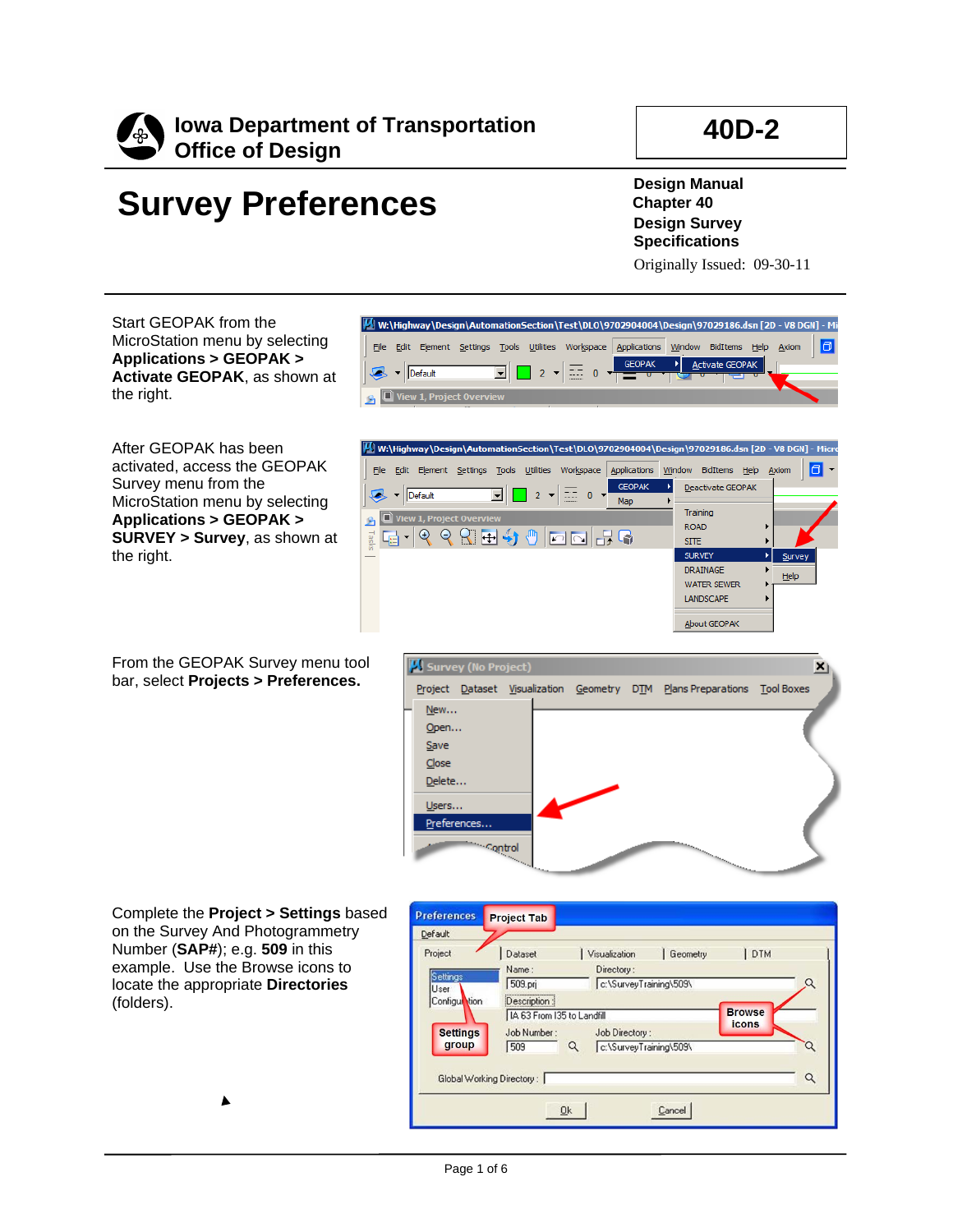Fill in the **Project > User** information based on the party chief.

| <b>Preferences</b><br>Default                                        | <b>Project Tab</b>                                                                                                                                                                                |  |
|----------------------------------------------------------------------|---------------------------------------------------------------------------------------------------------------------------------------------------------------------------------------------------|--|
| Project<br>Settings<br>User<br>Configuration<br><b>User</b><br>group | DTM<br>Visualization<br>Geometry<br>Dataset<br>Full Name:<br>Name:<br><b>CEH</b><br>Chad Hightshoe<br>Description:<br>Survey Trainer<br>,,,,,,,,,,,,,,,,,,,,,,,,,,<br>OP Code:<br>Password:<br>PS |  |
|                                                                      | <b>Ok</b><br>Cancel                                                                                                                                                                               |  |







| <b>Preferences</b>                                                                                                           | <b>Dataset Tab</b>                                                                                                                                                                                   |  |
|------------------------------------------------------------------------------------------------------------------------------|------------------------------------------------------------------------------------------------------------------------------------------------------------------------------------------------------|--|
| Default                                                                                                                      |                                                                                                                                                                                                      |  |
| Project<br>Settings<br>Data Source<br>Linking Codes<br>Obs File<br>Control Fil<br>Reduction<br>Configurat<br><b>Settings</b> | Dataset<br>Visualization<br><b>DTM</b><br>Geometry<br>Name:<br>IA63Topo<br>Description:<br>Using SMI on IA 163<br>Output Directory:<br>$\alpha$<br>$\nabla$ Use dataset name as output sub-directory |  |
| group                                                                                                                        | Qk<br>Cancel                                                                                                                                                                                         |  |

#### The **Dataset > Data Source**

information sets the type of file the dataset will use.

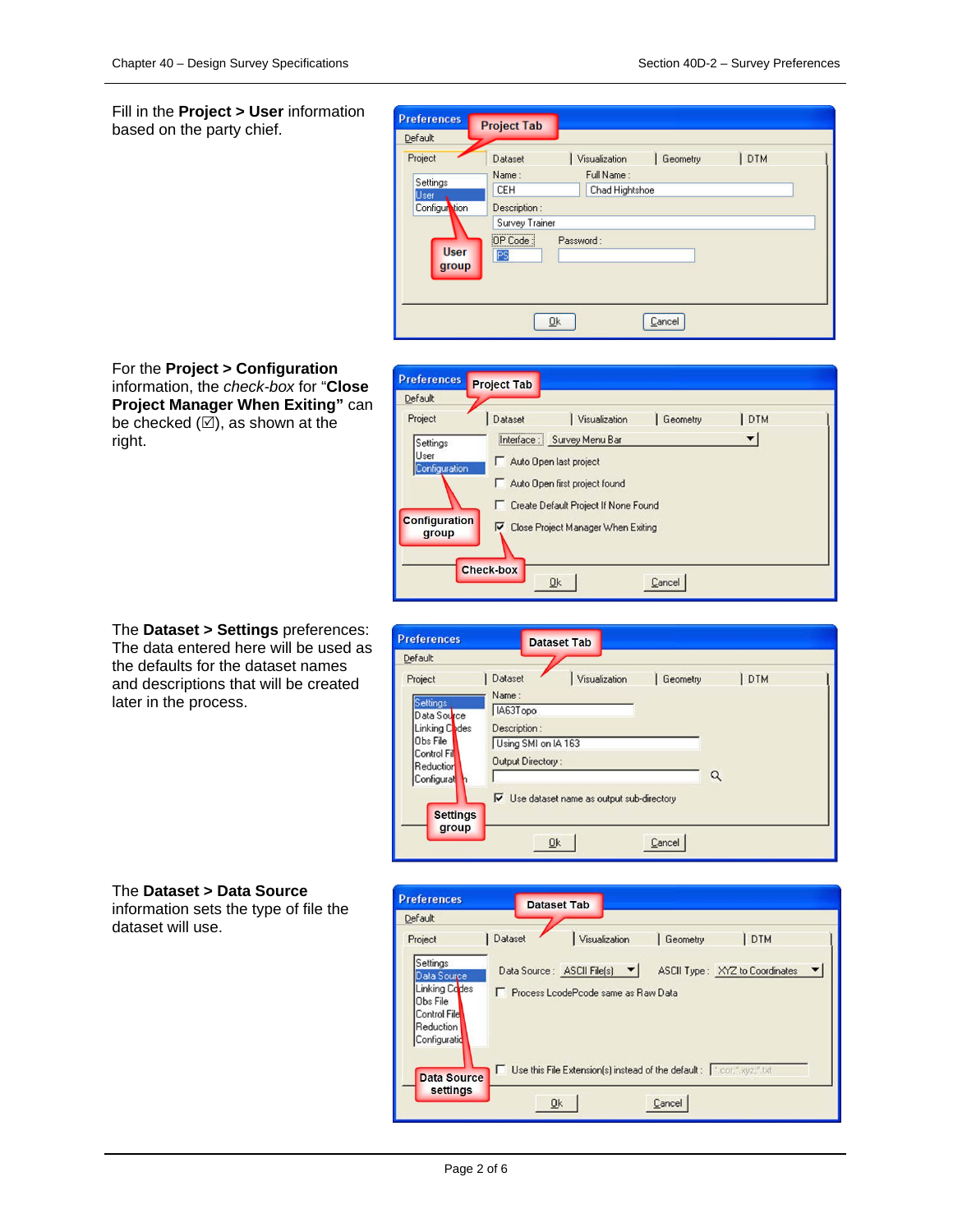**Dataset > Linking Codes** will not be used. Therefore, the settings in this dialog do not matter.



#### The default **Dataset > Obs File** settings should be used as shown.

**Preferences Dataset Tab** Default | Dataset Visualization Geometry **DTM** Project **IT** Use String Substitutions Edit Description Code Substitutions Settings Data Source Linking Codes  $\blacksquare$ Remove Duplicate Shots from OBS when converting Obs File Control Fil F Force Survey Chains to be Created with No GAPS Reduction Auto Increment Duplicate Chain Names when converting Configurati Renumber Points By: None  $\blacktriangledown$ **Obs File** settings  $Qk$  $C$ ance<sup>1</sup>

#### Use the default **Dataset > Control File** settings, as shown.



#### In the **Dataset > Reduction**  preference settings dialog, the **Adjustment Method** should be set to **No Adjustment,** and the **"Correct for earth curvature …"** *check-*box should be checked  $(\boxtimes)$ .

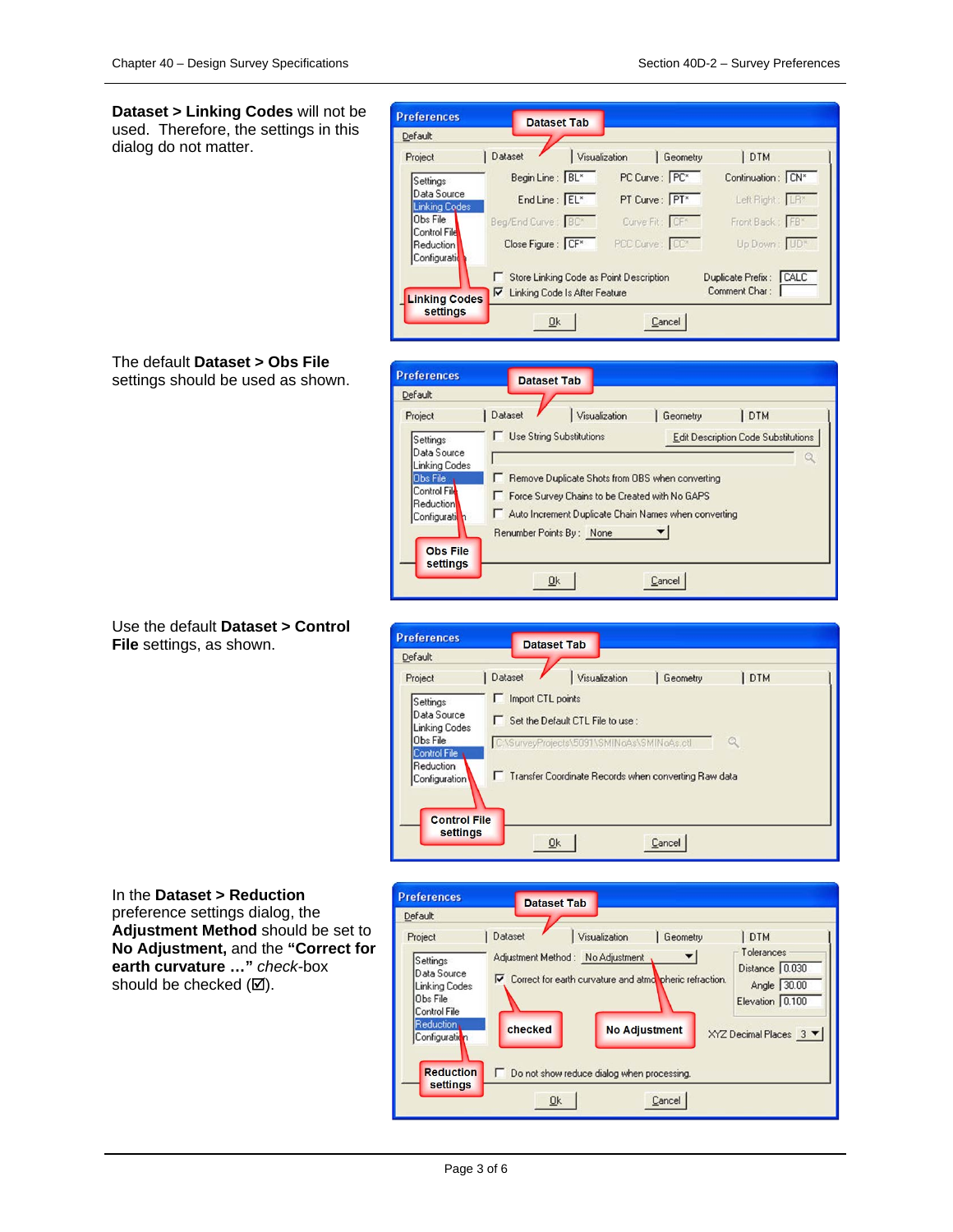The **Dataset > Configuration** *checkboxes* values determine how the Dataset operations run.



The **Visualization > Settings** determines what "**SMD Feature File**" to use and what **Plot Scale** is to be used to draw the objects.

Use the **Plot Scale** of **5**, and an **SMD File location** as shown below. Use the browse button  $\left( \frac{Q}{\epsilon} \right)$  to locate the **SMD** file location.

**C:\SurveySeedFiles\GEOPAKSurvey\ SMD\IDOTSurvey.smd**

All settings *check-boxes* should be *checked* (⊠) on the **Visualization > Mapping Preferences** dialog. This will give you the ability to plot these items in MicroStation.



| <b>Preferences</b>                                                                 |                                                                                                      |               | <b>Visualization Tab</b> |     |
|------------------------------------------------------------------------------------|------------------------------------------------------------------------------------------------------|---------------|--------------------------|-----|
| Default                                                                            |                                                                                                      |               |                          |     |
| Project<br>Settings<br>Mapping<br>Configuration<br>Cross Section<br><b>Mapping</b> | Dataset<br>$\nabla$ Name / Number<br>$\nabla$ Elevation<br>$\nabla$ Descrp Label<br>$\nabla$ Comment | Visualization | Geometry                 | DTM |
|                                                                                    | Qk                                                                                                   |               | Cancel                   |     |

#### For the **Visualization >**

**Configuration** preference settings, the "**Auto Draw …"** *check-box* should be *checked* ( $\boxtimes$ ), which will cause the survey information to automatically draw after processing.

The **Point Label Re-Mapping** should be set to **Redraw according to SMD**.

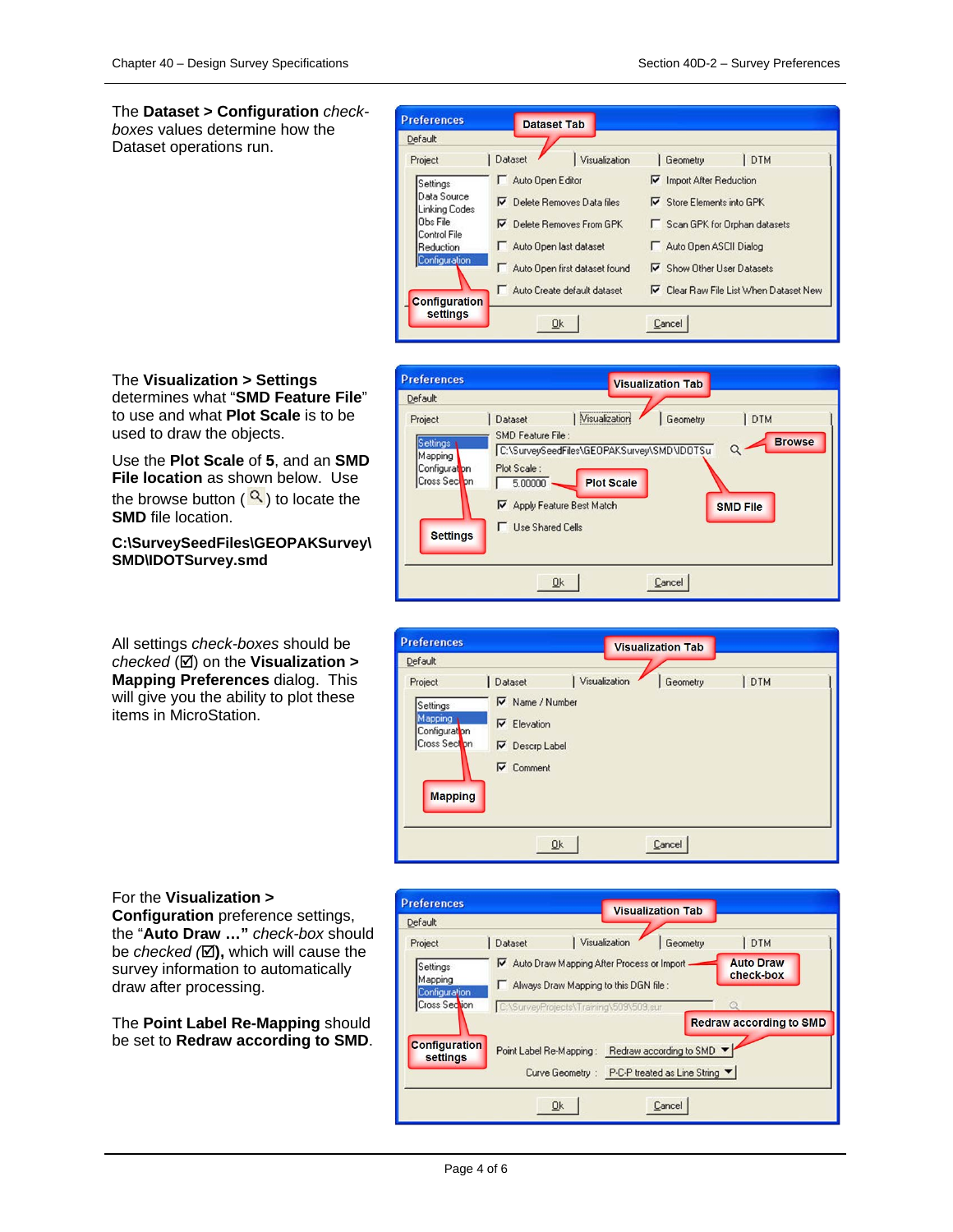Use the default values for the **Visualization > Cross Section** preference settings.



Use the values as shown at the right for the **Geometry > Settings** preferences for an English project,

For the **Geometry > Configuration** settings, the "**Redefine Elements in GPK"** *check-box* should be *checked* **().** This will allow for the editing of information after it has already been processed.





#### The **DTM > Settings** preferences

should be set as shown at the right. These settings determine how the "tin" file is created.

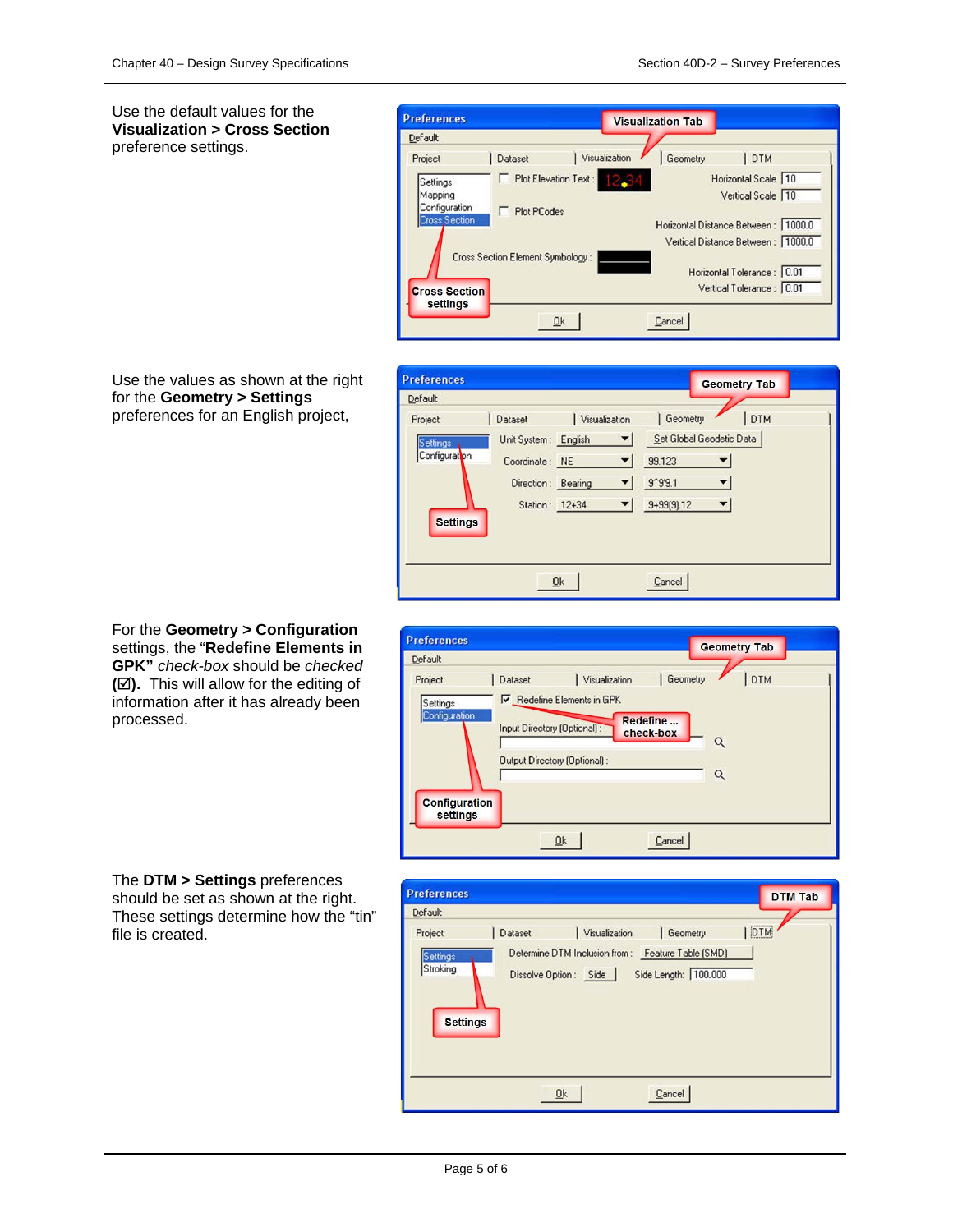**x** 

Use the default settings for the **DTM > Stroking** preferences, as shown at the right.

| <b>Preferences</b> |                        |               |                                                      | <b>DTM Tab</b> |
|--------------------|------------------------|---------------|------------------------------------------------------|----------------|
| Default            |                        |               |                                                      |                |
| Project            | Dataset                | Visualization | Geometry                                             | DTM            |
| Settings           | <b>F</b> Stroke Curves |               | Arc Stroke Tolerance 0.100                           |                |
| Stroking           |                        |               | <b>F</b> Stroke Linear Linear Stroke Distance 75,000 |                |
|                    | <b>Stroking</b>        |               |                                                      |                |
|                    |                        |               |                                                      |                |
|                    |                        |               |                                                      |                |
|                    |                        | <b>Ok</b>     | Cancel                                               |                |

Now that the Preferences have been set you can create the GEOPAK Survey project.

From the GEOPAK **Survey** menu tool bar, select **Project > New.**

Project Dataset Visualization Geometry DTM Plans Preparations Tool Boxes New. Open... Save  $Close$ 

The **Project New** dialog will appear. It should contain the correct information from the **Preferences** that have been set.

When the values are correct, *click* the **OK** button.

| <b>B</b> Project New                                                                         |  |
|----------------------------------------------------------------------------------------------|--|
| Name : 509.pr<br>Directory:   c:\SurveyTraining\509\<br>Job Number: 509<br>Q<br>Description: |  |
| IA 63 From 135 to Landfill<br>Cancel<br><b>Ok</b>                                            |  |

**M** Survey (No